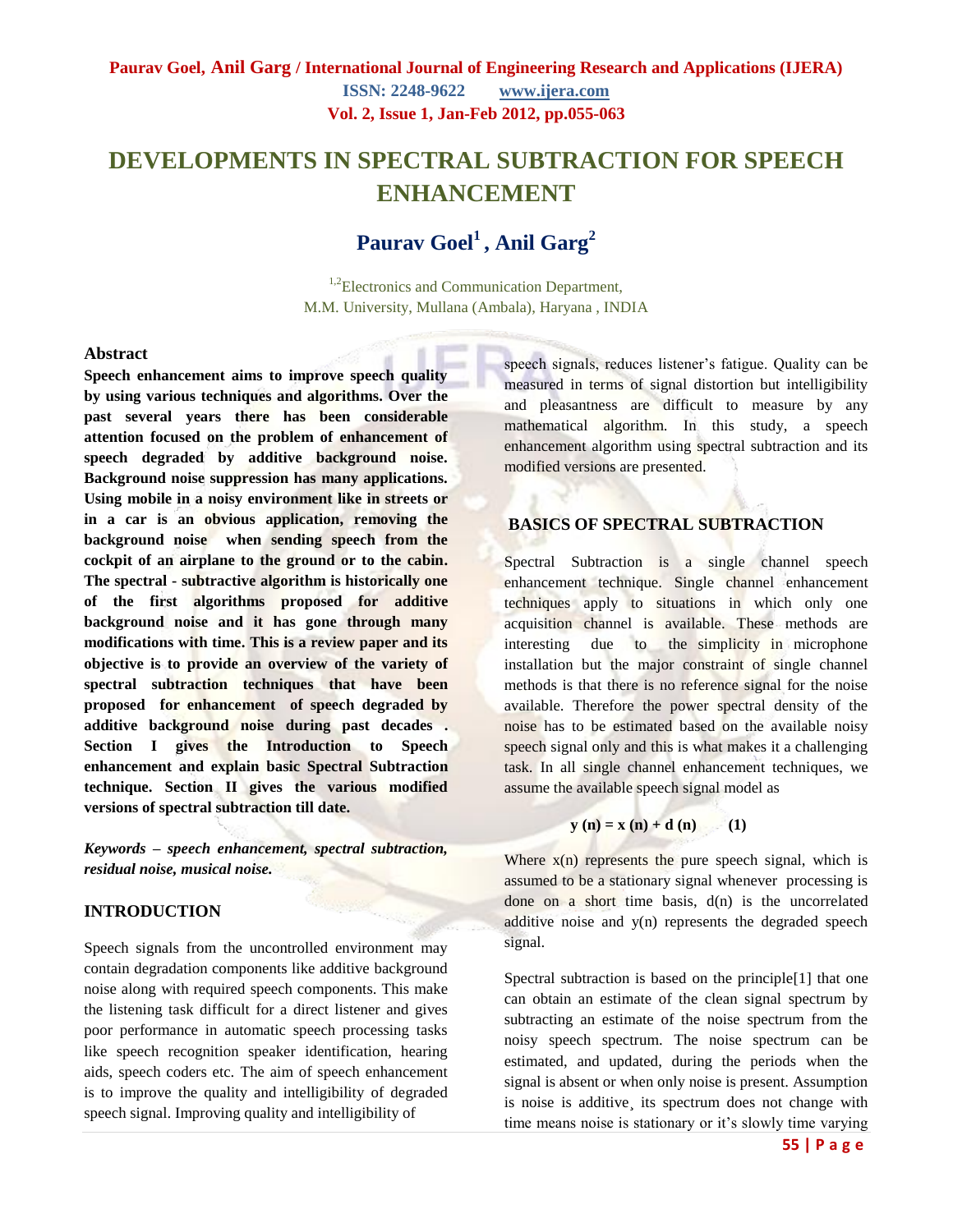signal, whose spectrum does not change significantly between the updating periods. The noise corrupted input speech signal which is composed of the clean speech signal  $x(n)$  and the additive noise signal  $d(n)$  is shown in eq.(1) above. The above eq. can be given in Fourier domain as shown:

 $Y[w] = X[w] + D[w]$  (2)  $Y[w]$  can be expressed in terms of Magnitude and phase as

 $Y[w] = Y |(w)| e^{j \theta y}$ **(3)** here  $|Y(w)|$  is the magnitude spectrum and  $\emptyset$  is the phase spectra of the corrupted noisy speech signal. Noise spectrum in terms of magnitude and phase spectra as

 $\mathbf{D}[\mathbf{w}] = |\mathbf{D}[\mathbf{w}]| \mathbf{e}^{\mathbf{j} \mathcal{O} \mathbf{y}}$ 

We can estimate the clean speech signal simply by subtracting noise spectrum from noisy speech spectrum, in equation form

 **(4)**

 $\hat{\mathbf{X}}(\mathbf{w}) = [|\mathbf{Y}(\mathbf{w})| - |\mathbf{D}(\mathbf{w})|] e^{j \mathbf{\Theta} \mathbf{y}}$  **(5)** The magnitude of noise spectrum  $|D(w)|$  is unknown but can be replaced by its average value computed during non speech activity i.e. during speech pauses.

The spectral subtraction algorithm is computationally simple as it only involves a forward and inverse Fourier Transform. The basic block diagram of spectral subtraction method is shown below.



#### **Fig.1 Block diagram of Spectral Subtraction technique**.

Noisy speech signal is segmented and then windowed using Hamming Window[8]. Then Discrete Fourier transform (DFT) of segmented and windowed Noisy speech signal is taken. DFT of noisy signal is then given

to noise estimation block and speech enhancement block. Noise estimation block estimate the noise during the pauses and find the noise spectrum. In most speechenhancement algorithms, it is make assumed that an estimate of the noise spectrum is available. The noise estimate can have a major impact on the quality and intelligibility of the enhanced signal. If the noise estimate is too low, unwanted residual noise will be audible, if the noise estimate is too high, speech will be distorted.

From the above discussion it is clear that subtraction process needs to be done carefully to avoid any speech distortion. If too much is subtracted, then some speech information might be removed as well, while if too little is subtracted then much of the interfering noise remains. It is clear from equation( $5$ ) that spectral subtraction method can lead to negative values, resulting from differences among the estimated noise and actual noise frame. Simple solution is set the negative values to zero, to ensure a non negative magnitude spectrum[1].

$$
|\mathbf{X}\mathbf{e}(\omega)| = |\mathbf{Y}(\omega)| - |\mathbf{D}\mathbf{e}(\omega)|,
$$
  
if  $|\mathbf{Y}(\omega)| > |\mathbf{D}\mathbf{e}(\omega)|$  else

 $= 0$  (6)

#### **SECTION II**

The first method for Spectral subtraction was introduced in post 1970's. In past more then 30 years this method has been modified and new methods has been developed. This section gives the study of some of such methods beginning from the starting till date.

2.1. In 1979 Berouti [2] gave a Spectral Subtraction method, for enhancing speech corrupted by broadband noise. As discussed in Section 1, original method entails subtracting an estimate of the noise power spectrum from the speech power spectrum, setting negative differences to zero, recombining the new power spectrum with the original phase, and then reconstructing the time waveform. While this method reduces the broadband noise, it also usually introduces an annoying "musical noise"[11]. We have devised a method that eliminates this "musical noise" while further reducing the background noise. The method consists in subtracting an overestimate of the noise power spectrum, and preventing the resultant spectral components from going below a preset minimum level (spectral floor). The method can automatically adapt to a wide range of signal-to-noise ratios, as long as a reasonable estimate of the noise spectrum can be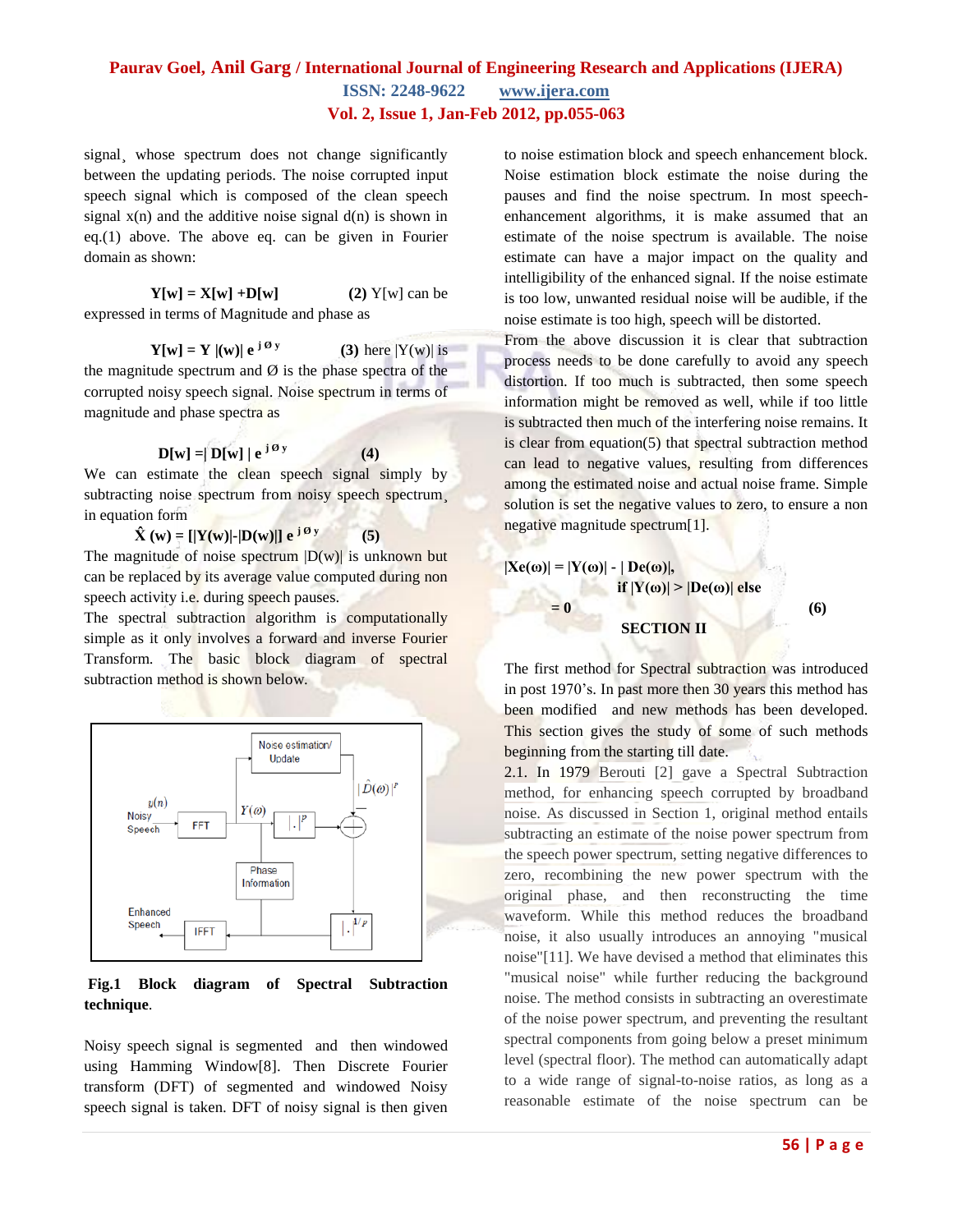obtained. The technique can be described using equation below

 $|Xej(\omega)|^2 = |Yj(\omega)|^2 - |De(\omega)|^2$ , **if**  $|Yj(\omega)|^2$  >  $(\alpha + \beta)|De(\omega)|^2$ 

**else**

 $= \beta |De(\omega)|^2$  (7)

Here  $|Xe(i\omega)|$  denotes the enhanced spectrum estimated in frame j and  $|De(\omega)|$  is the spectrum of the noise obtained during non speech activity.

With  $\alpha \geq 1$  and  $D < \beta \leq 1$ . Where  $\alpha$  is over subtraction factor and β is the spectral floor parameter. Parameter β controls the amount of residual noise and the amount of perceived Musical noise. If β is too small, the musical noise will became audible but the residual noise will be reduced. If β is too large, then the residual noise will be audible but the musical issues related to spectral subtraction reduces. Parameter  $\alpha$  affects the amount of speech spectral distortion. If  $\alpha$  is too large then resulting signal will be severely distorted and intelligibility may suffer. If  $\alpha$  is too small noise remains in enhanced speech signal. When  $\alpha > 1$ , the subtraction can remove all of the broadband noise by eliminating most of wide peaks. But the deep valleys surrounding the peaks still remain in the spectrum [1]. The valleys between peaks are no longer deep when  $\beta > 0$  compared to when  $\beta = 0$  [4]. Berouti found that speech processed by equation (7) had less musical noise. Experimental results showed that for best noise reduction with the least amount of musical noise,  $α$ should be smaller for high SNR frames and large for low SNR frames. In this way this method can adapt to various Signal to Noise ratios by adjusting the  $\alpha$  and  $\beta$  and reduce the musical noise. The parameter values have to be set optimally so that the best enhancement performance can be achieved. First compute the average segmental SNR as a function of  $\alpha$  for various values of  $\beta$ . Then find β optimally, by fixing α at unity. And then refine α by fixing β to its optimal value.[21]

2.2. In the same year 1979, S.F.Boll[3] also proposed method for removal of acoustic noise in speech. In this method a spectral estimator is used to compute the spectral error and then four methods are used to minimize the error. Speech, suitably low-pass filtered and digitized, is analyzed by windowing data from half-overlapped input data buffers. The magnitude spectra of the windowed data are calculated and the spectral noise bias calculated during non speech activity is subtracted off. Resulting negative amplitudes are then zeroed out. Secondary residual noise suppression is then applied. A time waveform is recalculated from the modified magnitude. This waveform is then overlap added to the previous data to generate the output speech.

Consider that a windowed noise signal  $n(k)$  has been added to a windowed speech signal *s(k),* with their sum denoted by x(k) **).**

Then  $x(k) = s(k) + n(k).$  (8)

The spectral subtraction estimator response is given by

$$
\hat{S}(e^{j\omega}) = [|X(e^{j\omega})| - \mu(e^{j\omega})]e^{j\theta_X(e^{j\omega})}
$$
\n(9)

Where  $\mu(e^{jw})$  is the average value of  $|N(e^{jw})|$  taken during non- speech activity given by

$$
\mu(e^{j\omega}) = E\{|N(e^{j\omega})|\}\tag{10}
$$

The response can also be given as

$$
\hat{S}(e^{j\omega}) = H(e^{j\omega})X(e^{j\omega}) \tag{11}
$$

where

$$
H(e^{j\omega}) = 1 - \frac{\mu(e^{j\omega})}{|X(e^{j\omega})|}
$$
(12)

denotes the spectral filter.

The spectral error is given by:

$$
e(e^{j\omega}) = \hat{S}(e^{j\omega}) - S(e^{j\omega}) = N(e^{j\omega}) - \mu(e^{j\omega})e^{j\theta_x}
$$
\n(13)

This technique works to reduce the perceptual effects of this spectral error by following means- i) magnitude averaging; ii) half-wave rectification; iii) residual noise reduction iv) additional signal attenuation during non speech activity.

#### i) Magnitude averaging: The variance of the

noise spectral estimate i.e the spectral is reduced by averaging over as many spectral magnitude sets as possible as shown-

$$
\overline{|X(e^{j\omega})|} = \frac{1}{M} \sum_{i=0}^{M-1} |X_i(e^{j\omega})|
$$
 (14)

Where  $X_i(e^{jw})$  is the ith timed window transform of  $x(k)$ . Now the estimate is given by-

$$
S_A(e^{j\omega}) = \overline{\left[|X(e^{j\omega})|} - \mu(e^{j\omega})\right]} e^{j\theta_X(e^{j\omega})}
$$
\n(15)

Now the spectral error is given as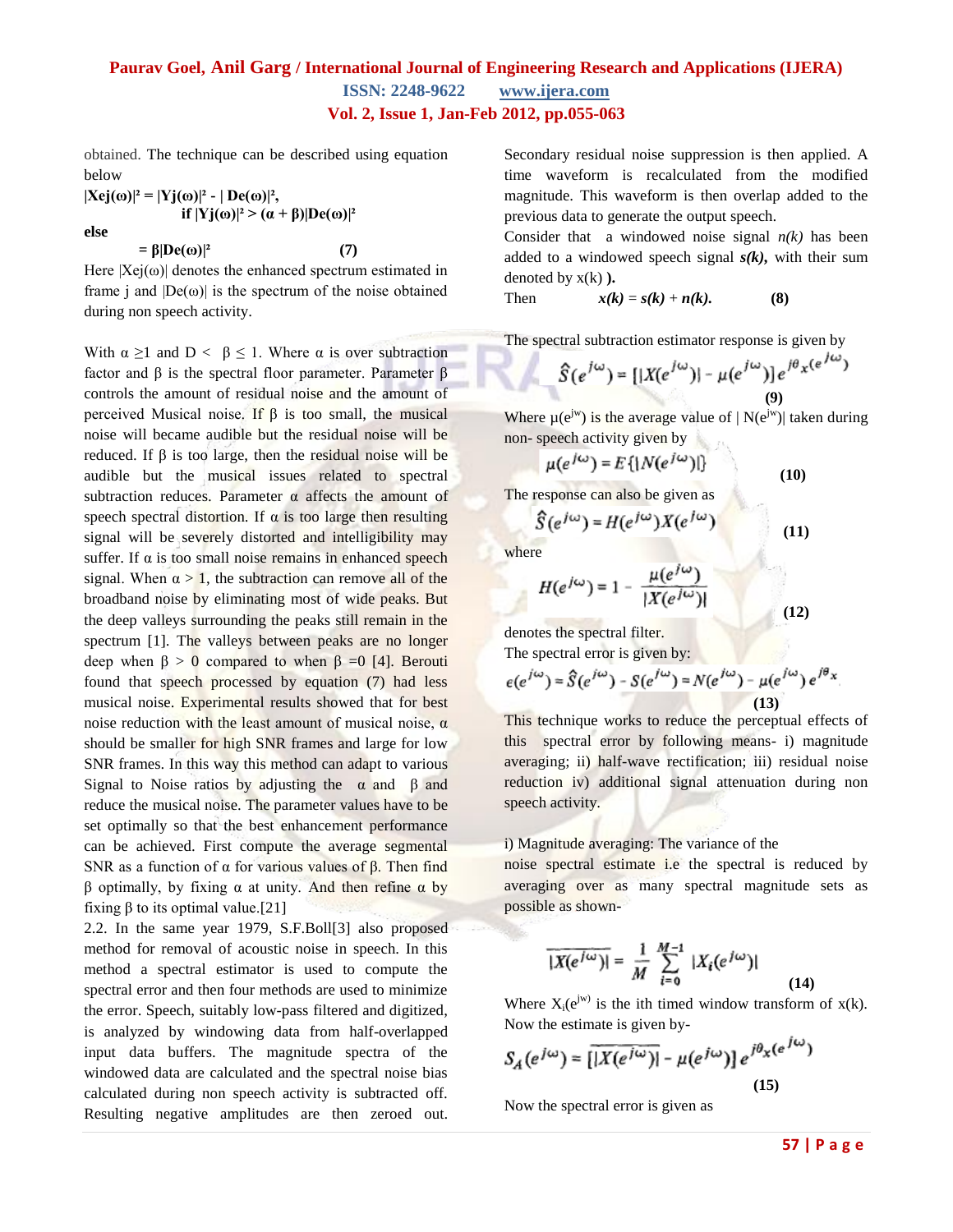$$
\epsilon(e^{j\omega}) = S_A(e^{j\omega}) - S(e^{j\omega}) \cong \overline{|N|} - \mu
$$
\n(16)

It depicts that if the number of averages will be more lesser will be the error. But the number of averages is limited by the number of analysis windows which can be fit into the stationary speech time interval with a 256 point window being used.

ii) Half Wave rectification: For each frequency w where the noisy signal spectrum magnitude  $X(e^{jw})$  is less than the average noise spectrum magnitude  $\mu(e^{jw})$ , the output is set to zero. This modification can be simply implemented by half-wave rectifying  $H(e^{jw})$ . The advantage of half rectification is that the noise floor is reduced by  $\mu(e^{jw})$ . The disadvantage of half rectification can exhibit itself in the situation where the sum of the noise plus speech at a frequency *w* is less than  $\mu(e^{jw})$ . Then the speech information at that frequency is incorrectly removed, implying a possible decrease in intelligibility.

iii) Residual Noise Reduction: The noise that remains after the mean is removed can be suppressed or even removed by selecting the minimum magnitude value from the three adjacent analysis frames in each frequency bin where the current amplitude is less than the maximum noise residual measured during non speech activity.

iv) Additional signal attenuation during non speech activity: The final improvement in noise reduction is signal suppression during non speech activity. If speech activity is absent, then  $\hat{S}(e^{jw})$  will consist of the noise residual which remains after half-wave rectification and minimum value selection. A measure for detecting the absence of speech is given by

$$
T = 20 \log_{10} \left[ \frac{1}{2\pi} \int_{-\pi}^{\pi} \left| \frac{\hat{S}(e^{j\omega})}{\mu(e^{j\omega})} \right| d\omega \right]
$$

If *T* was less than - 12 dB, the frame was classified as having no speech activity. If such situation arise the further attenuation of upto -30 db is carried out.

2.3. Nathalie Virag, in 1999[4] came up with a technique that proposed the introduction of human perception in enhancement process. This process models the certain aspects of auditory system in the enhancement process. This model uses the phenomenon of noise masking. It is related to the concept of critical band analysis, which is a

central analysis mechanism in the inner ear. Auditory system is incapable of distinguishing two signals close in the time or frequency, a weak signal is made inaudible by a stronger signal occurring simultaneously. This method combines the generalized spectral subtraction with adaptive parameters and noise masking and gives the best tradeoff between the amount of noise reduction, the speech distortion and the level of residual noise in a perceptual sense. The proposed enhancement scheme composed of the following main steps:

1) Spectral decomposition.

2) Speech/noise detection and estimation of noise during speech pauses.

3)Calculation of the noise masking threshold[16][17] 4) Adaptation in time and frequency of the subtraction parameters and based on the noise masking threshold 5)Calculation of the enhanced speech spectral magnitude via parametric subtraction with adapted parameters 6) Inverse transform

First and last two steps can be realized using AMS framework discussed ahead. Calculation of Noise masking threshold is an important aspect of this method. The noise masking threshold is computed from the clean speech signal. However, in the proposed enhancement scheme, only the noisy signal is available. Therefore this threshold has to be estimated in noise The residual noise modifies the [18][19][20] tonality of the signal and the masking threshold is slightly different from the one obtained from the clean speech, especially for high frequencies. This is represented in Fig2.



 **Fig.2 Example of Noise masking Threshold**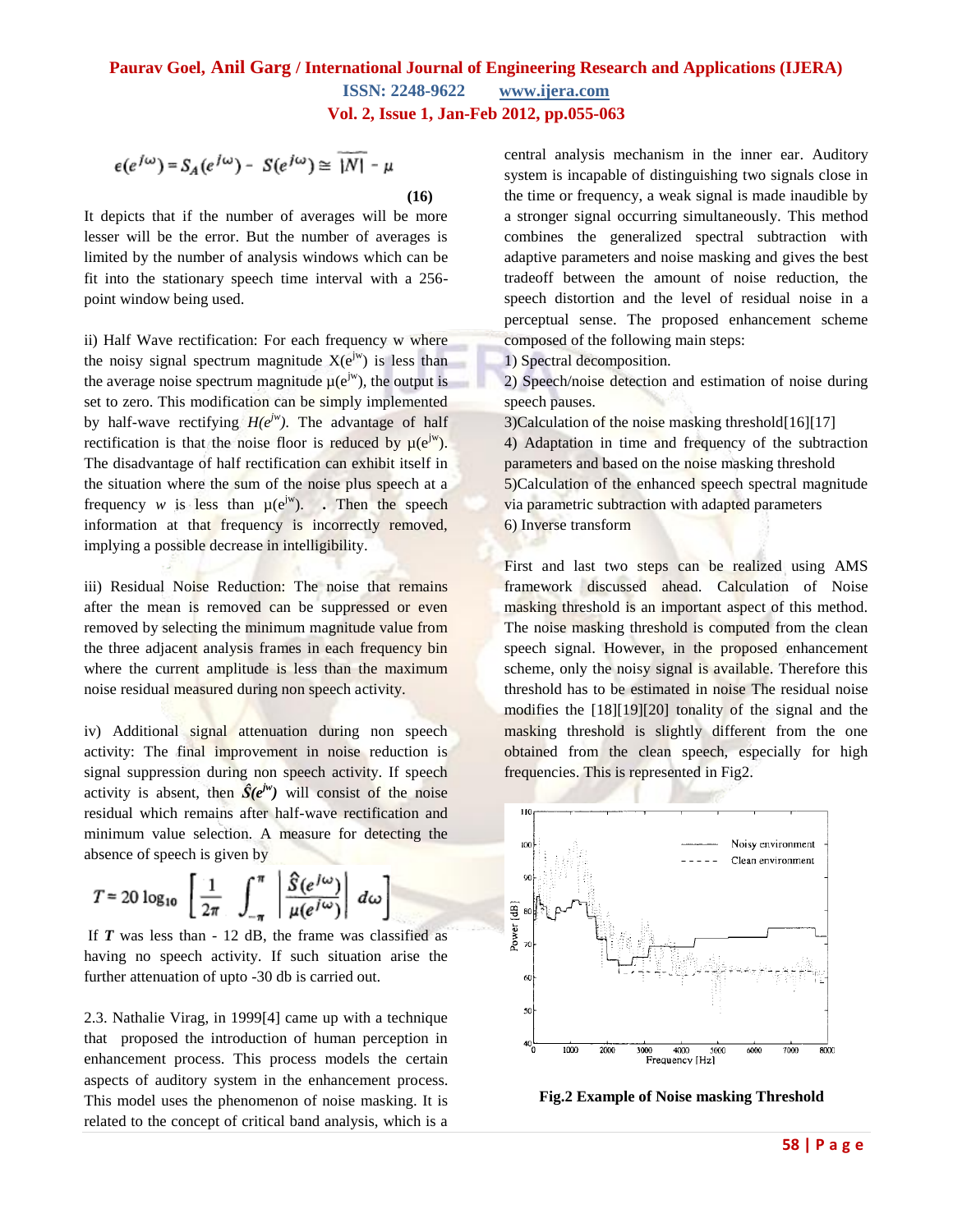The adaption of subtraction parameters $(\alpha, \beta)$  has been discussed earlier. Here the parameters are chosen in such a way that the residual noise stays below the masking threshold of the auditory system. This would ensure that the residual noise is masked, and remains inaudible. However, if the noise level increases, the masking threshold is too low to completely mask the residual noise without increasing the speech distortion, leading to a synthetic sound.

Therefore, the proposed adaptation is based on the following consideration: if the masking threshold is high, residual noise will be naturally masked and inaudible. Hence, there is no need to reduce it in order to keep distortion as low as possible. In this case, the subtraction parameters are kept to their minimal values. However, if the masking threshold is low, residual noise will be annoying to the human listener and it is necessary to reduce it. This is done by increasing the subtraction parameters(7). This is depicted in Fig3.



**Fig.3 Example of adaption of parameters w.r.t to noise threshold.(a) clean speech signal (b) Noisy signal (c) Enhanced Signal**

Most of the methods we have discussed yet are using the traditional AMS framework i.e. Analysis–Modification-Synthesis[5] framework.

Let us consider an additive noise model

$$
\mathbf{x(n)} = \mathbf{s(n)} + \mathbf{d(n)} \tag{18}
$$

In speech processing, the hamming window with 20–40 ms[8] duration is typically employed . Using STFT analysis we can represent Eq. (18) as

$$
\mathbf{X(n,k)} = \mathbf{S(n,k)} + \mathbf{D(n,k)}.
$$
 (19)

The block diagram in fig 4 of Acoustic AMS framework further explains the method.



Here in the fig.4  $|X(n,k)|$  denotes the acoustic magnitude spectrum and  $\angle X(n,k)$  denotes the acoustic phase spectrum  $|S(\eta,k)|$  denote the enhanced magnitude spectrum and  $Y(n,k)$  denote the modified spectrum which ia combination of enhanced magnitude specrum and the noisy phase spectrum .

2.4. K. Paliwal in 2010[10] came with a technique that compensated the additive noise distortion by applying spectral subtraction algorithm in modulation domain. He extended the traditional analysis-modification-synthesis framework to include modulation domain processing. This method uses the time trajectories of the short-time acoustic magnitude spectrum for the computation of the short-time modulation spectrum[14][15]. This speech enhancement method processes each frequency component of the acoustic magnitude spectra, obtained during the analysis stage of the acoustic AMS procedure frame-wise across time using a secondary (modulation)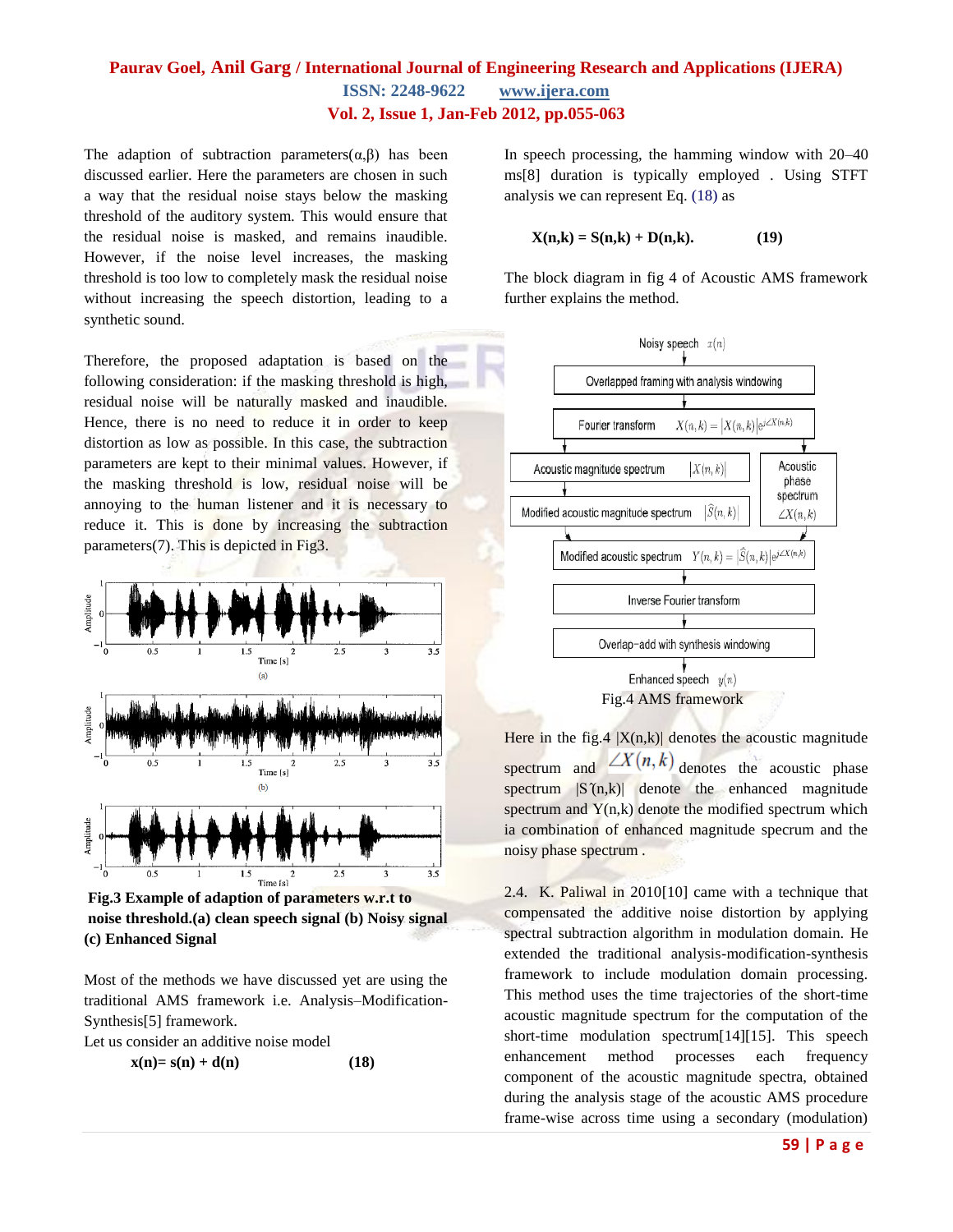AMS framework as shown below in fig5. Thus the modulation spectrum is computed using STFT analysis as follows

$$
\mathcal{X}(\eta,k,m) = \sum_{l=-\infty}^{\infty} |X(l,k)| v(\eta-l) e^{-j2\pi ml/M}
$$
\n(20)

where η is the acoustic frame number, k refers to the index of the discrete acoustic frequency, m refers to the index of the discrete modulation frequency, M is the modulation frame duration (in terms of acoustic frames) and  $v(\eta)$  is a modulation analysis window function.

 $|X(n,k,m)|$  represents the modulation magnitude spectrum which is replaced with  $|S(n,k,m)|$  as the estimate of clean modulation magnitude spectrum. Similarly as discussed before adaptive parameters( $\alpha$ ,  $\beta$ ) are used to detemine the oversubtraction factor and the spetral floor.ρ is the factor that determines thr spectrum domain. $p=1$  represents the magnitude spectrum domain and  $p=2$  denotes the power spectrum domain(fig 1). This method results in improved speech quality and does not suffer from musical noise artifacts .

2.5. Yang Lu, Philipos C. Loizou in 2008[9] came with a geometric approach for spectral subtraction that addresses the shortcomings of the spectral subtraction algorithm. The traditional power spectral subtraction algorithm is computationally simple to implement but suffers from musical noise distortion. The derivation of the spectral subtraction equations is based on the assumption that the cross terms involving the phase difference between the clean and noise signals are zero[7]. The cross terms are assumed to be zero because the speech signal is uncorrelated with the interfering noise. The results of geometric approach tells the ffect of neglecting the cross terms on speech recognition performance.

In the power spectral subtraction<sup>[1]</sup> we come across an expression which gives the short-term power spectrum of the noisy speech given as

$$
|Y(\omega_k)|^2 = |X(\omega_k)|^2 + |D(\omega_k)|^2 + X(\omega_k) \cdot D^*(\omega_k)
$$
  
+  $X^*(\omega_k)D(\omega_k)$   
=  $|X(\omega_k)|^2 + |D(\omega_k)|^2 + 2|X(\omega_k)|$   
 $\cdot |D(\omega_k)| \cos(\theta_X(k) - \theta_D(k)).$  (21)

In traditional spectral subtraction, we assume  $cos(\theta_x(k))$  - $\theta_{\rm D}(k)$  to be zero as we consider the noise and speech to be uncorrelated i.e orthogonal to each other. As a result we are left with

$$
|\mathbf{Y}(\mathbf{w}_{k})|^2 = |\mathbf{X}(\mathbf{w}_{k})|^2 + |\mathbf{D}(\mathbf{w}_{k})|^2
$$
 (22)  
Above eq. can be written as  

$$
|\hat{\mathbf{X}}(\mathbf{w}_{k})|^2 = \mathbf{H}^2(\mathbf{w}_{k}) |\mathbf{Y}(\mathbf{w}_{k})|^2
$$
 (23)

Where

$$
H(\omega_k) = \sqrt{1 - \frac{|\widehat{D}(\omega_k)|^2}{|Y(\omega_k)|^2}} = \sqrt{\frac{\gamma(k) - 1}{\gamma(k)}}
$$
\n(24)



#### **Fig.5 Block diagram of Spectral subtraction in modulation domain**

Is the gain (or suppression) function when cross terms are zero.

But if we involve cross terms what effect it would have on speech enhancement. Consider the following expression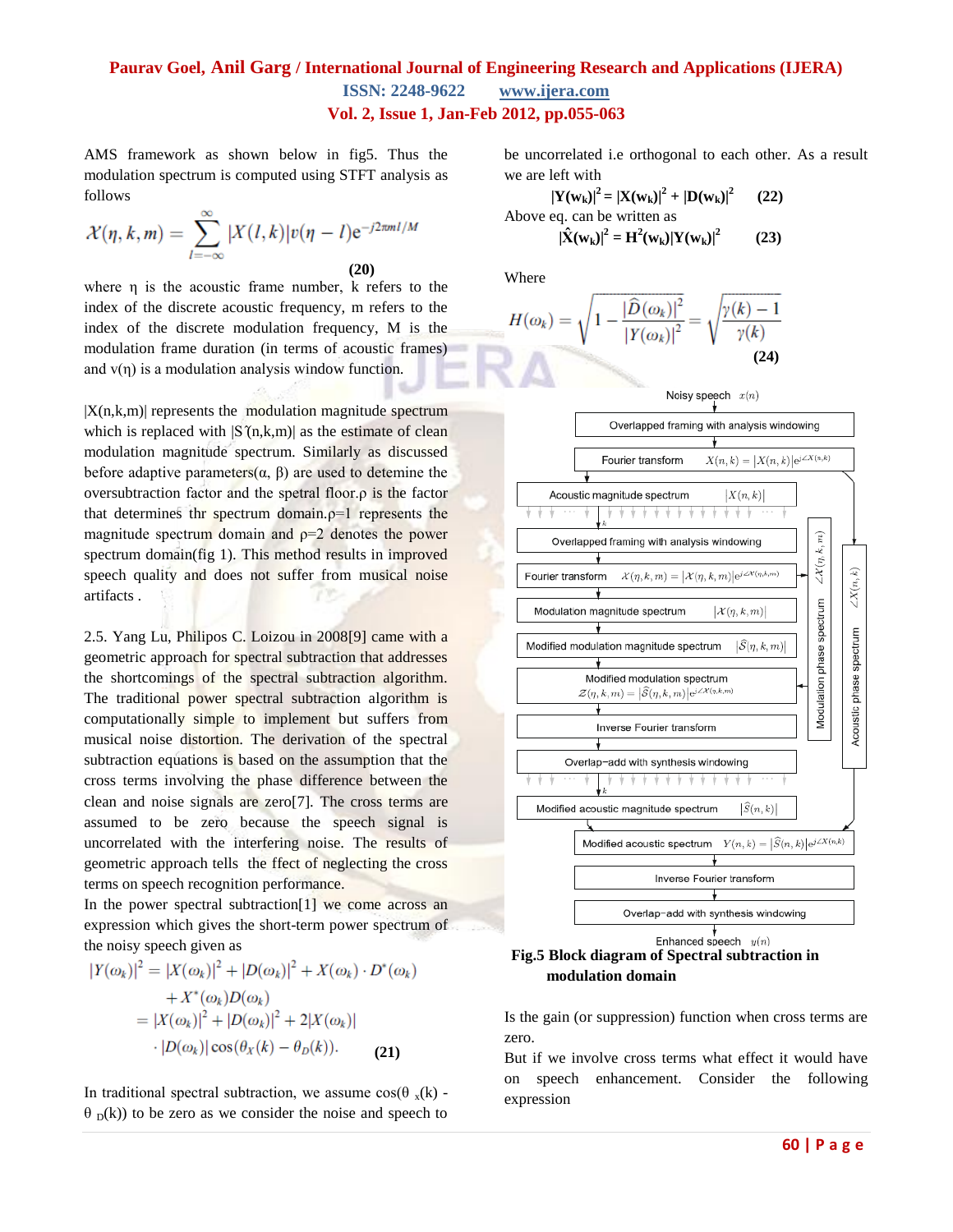## **Paurav Goel, Anil Garg / International Journal of Engineering Research and Applications (IJERA) ISSN: 2248-9622 www.ijera.com**

**Vol. 2, Issue 1, Jan-Feb 2012, pp.055-063**

$$
|Y(\omega_k)|^2 = |X(\omega_k)|^2 + |D(\omega_k)|^2 + \Delta Y(\omega_k)
$$
  
=  $|\widehat{Y}(\omega_k)|^2 + \Delta Y(\omega_k)$  (26)

 $\Delta Y(w_k)$  represents the cross terms.

The relative error introduced when neglecting the cross terms

$$
\varepsilon(k) \triangleq \frac{\left| \left| Y(\omega_k) \right|^2 - \left| \widehat{Y}(\omega_k) \right|^2 \right|}{\left| Y(\omega_k) \right|^2} = \frac{\left| \Delta Y(\omega_k) \right|}{\left| Y(\omega_k) \right|^2}
$$
\n(27)

The cross term error can be written in terms of SNR as

$$
\varepsilon(k) = \left| \frac{2\sqrt{\xi(k)}\cos(\theta_X(k) - \theta_D(k))}{1 + \xi(k) + 2\sqrt{\xi(k)}\cos(\theta_X(k) - \theta_D(k))} \right|
$$
\n(28)

The above expression helps in understanding the relation between cross terms and spectral SNR. It is depicted through following fig6. The fig 6. gives support to our consideration that that the cross terms are zero is not valid for spectral SNR as cross term error has significant values near 0 dB which is the region wherein most speech enhancement algorithms operate. Consequently, large estimation errors[15] can result from the approximation taken in traditional power spectrum subtraction i.e taking cross terms to be zero.



Fig.6 Plot between cross term error and SNR

The geometric approach which takes cross terms into consideration represents the  $Y(w_k)$  geometrically in the complex plane as sum of two complex numbers  $X(w_k)$  and  $D(w_k)$ .

Where  $a_X$ ,  $a_Y$ ,  $a_D$  and  $\theta_X$ ,  $\theta_Y$ ,  $\theta_D$  are the magnitude and phase of Clean , noisy and noise spectra respectively in the polar form of speech model. Using this geometric approach we get the gain or suppression function as

$$
H_{\text{GA}} = \frac{a_X}{a_Y} = \sqrt{\frac{1 - c_{YD}^2}{1 - c_{XD}^2}}.
$$
 (29)



Fig.6 Geometric representation of speech model

where  $C_{\text{YD}} = \cos(\theta_{\text{Y}} - \theta_{\text{D}})$  and  $C_{\text{XD}} = \cos(\theta_{\text{X}} - \theta_{\text{D}})$ .

The above gain function is always real and positive (i.e.  $H_{GA} \geq 0$ ) since the terms C<sub>YD</sub> and C<sub>XD</sub> are bounded by one. Unlike the power spectral subtraction gain function which is always positive and smaller (or equal) than one, the above gain function can be larger than one if  $|C_{YD}| < |$  $C_{XD}$ 

In the above gain function if cross terms are taken to be zero i.e.  $C_{XD} = 0$ , we get

$$
c_{YD} = \frac{a_D}{a_Y} \tag{30}
$$

Multiplication of the noisy signal by the suppression function given in Eq. (5) would not yield the clean signal magnitude spectrum even if we had access to the true noise magnitude spectrum (i.e.,  $|D(x_k)|$ ). In contrast, multiplication of the noisy magnitude spectrum  $(a<sub>Y</sub>)$  by the suppression function given in Eq. (11) would yield exactly the clean signal magnitude spectrum (i.e.,  $a_x$ ).

GA algorithm shows that it performs significantly better than the traditional spectral subtraction algorithm. The above discussion tells that musical noise is absent when GA for spectral subtraction is used but possess some residual noise.

#### **CONCLUSION**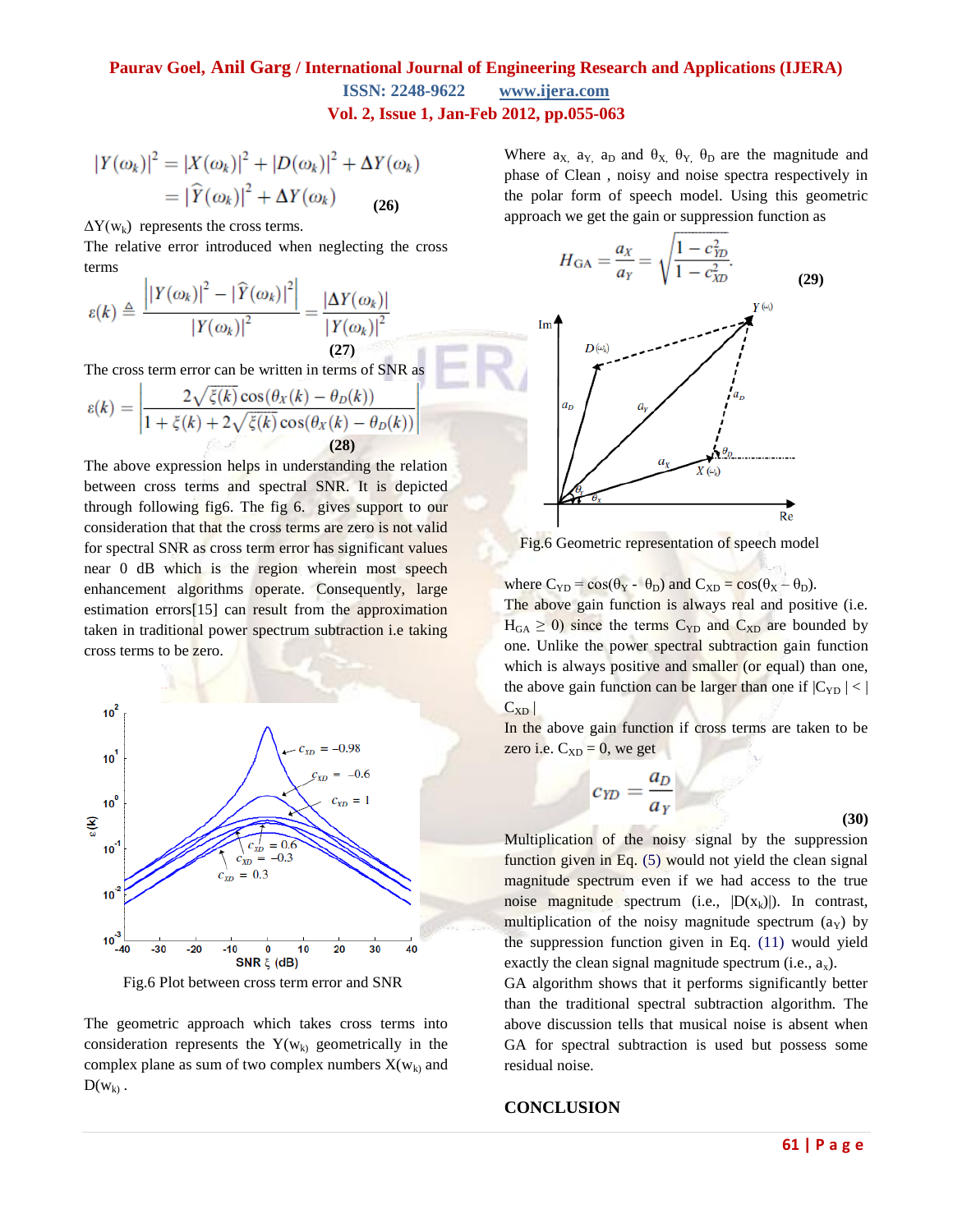# **Paurav Goel, Anil Garg / International Journal of Engineering Research and Applications (IJERA) ISSN: 2248-9622 www.ijera.com**

**Vol. 2, Issue 1, Jan-Feb 2012, pp.055-063**

We have gone through number of spectral subtraction techniques and they give a good idea of not only the technique and what kind of work is been carried out on these techniques. Some suggested over-subtracting estimates of the noise spectrum and spectral flooring (rather than setting to zero) negative values (Berouti et al.1979). Yet, others suggested using a psychoacoustical model to adjust the over-subtraction parameters so as to render the residual noise inaudible (Virag, 1999).

Berouti and Boll's subtraction methods form the basis of spectral subtraction for the new methods. In most of the methods we have found that there remains a trade off between residual noise and the signal distortion<sup>[13]</sup>. Spectral subtraction suffers from a problem of introducing artifacts like musical noise while removing residual noise. As discussed earlier this noise is due to production of small peaks which have tone like nature while making the negative values zero after subtraction. Most of the research on spectral subtraction techniques now is concentrated on decreasing or removing this musical noise. As we have discussed in this paper the various techniques which aimed at reducing the musical noise. The methods like spectral subtraction using modulation domain and geometric approach for spectral subtraction has been successful to limit musical noise to a certain extent. When both objective and subjective tests were performed on modulation approach the results of these experiments show that the proposed method results in improved speech quality and it does not suffer from musical noise typically associated with spectral subtractive algorithms. These results indicate that the modulation domain processing is a useful alternative for spectral subtraction. Where as geometric approach gave better gain function than tradition subtraction technique which lead to removal of musical noise to a large extent. It has also been proved with various subjective tests.

#### **REFERENCES**

[1]Lim, J., Oppenheim, A., 1979. Enhancement and bandwidth compression of noisy speech. Proc. IEEE 67 (12), 1586–1604.

[2]Berouti,M. Schwartz,R. and Makhoul,J.," *Enhancement of Speech Corrupted by Acoustic Noise*", *Proc ICASSP 1979, pp208-211*,.

[3] Boll,S.F.," Suppression of Acoustic Noise in Speech using Spectral Subtraction", *IEEE Trans ASSP 2*7(2):113- 120, April 1979

[4]Virag, N., 1999. Single channel speech enhancement based on masking properties of the human auditory system. IEEE Trans. Speech Audio Process. 7 (2), 126– 137.

[5] **J.** Allen, "Short term spectral analysis, synthesis, and modification by discrete Fourier transform," IEEE Trans. Acoust., Speech, Signal Processing, vol. ASSP-25, pp. 235-239, June 1977.

[6] Kamath S. and Loizou P.(2002) "A multiband spectral subtraction method for enhancing speech corrupted by colored noise" *Proc .IEEE Intl. Conf. Acoustics, Speech, Signal Processing*

[7]Wang, D., Lim, J., 1982. The unimportance of phase in speech enhancement. IEEE Trans. Acoust. Speech Signal Process. 30 (ASSP-4), 679–681.

[8] Paliwal, K., Wo´ jcicki, K., 2008. Effect of analysis window duration on speech intelligibility. IEEE Signal Process. Lett. 15, 785–788.

[9]Yang Lu, Philipos C. Loizou,2008. A geometric approach to spectral subtraction. Speech Communication 50,453-466

[10]Kuldip Paliwal, Kamil Wo´jcicki , Belinda Schwerin, 2010. Single-channel speech enhancement using spectral subtraction in the short-time modulation domain. Speech communication 52,450-475

[11]Anuradha R. Fukane, Shashikant L. Sahare, 2011. Enhancement of Noisy Speech Signals for Hearing Aids**.** International Conference on Communication Systems and Network Technologies

[12] Evans, N., Mason, J., Liu, W., Fauve, B., 2006. An assessment on the fundamental limitations of spectral subtraction. In: Proc. IEEE Internat. Conf. on Acoustics, Speech, Signal Processing, Vol. I. pp. 145–148.

[13] Hu, Y., Loizou, P., 2007. Subjective evaluation and comparison of speech enhancement algorithms. Speech Communication 49, 588– 601.

[14] Falk, T., Stadler, S., Kleijn, W.B., Chan, W.-Y., 2007. Noise suppression based on extending a speech-